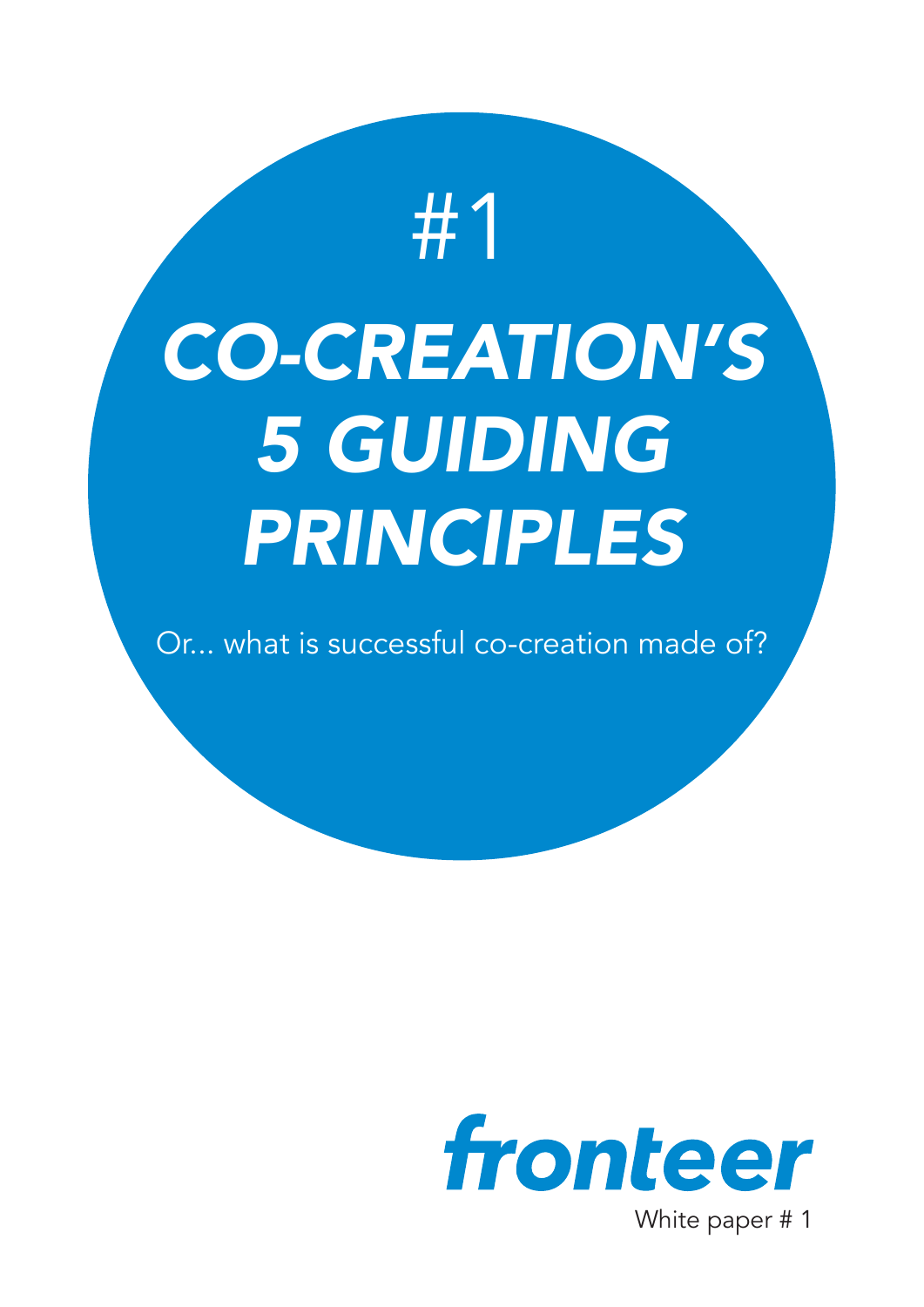### *IN CHALLENGING TIMES, NEW RULES APPLY*

#### DEAR READER,

Companies and organisations are searching for tools to help them win their day-to-day battles. They are faced with increasingly challenging questions: where to find future growth? How to deal with the risk of commoditisation? How to innovate from the core? How to get - or stay - connected with customers?

Our clients ask us: can co-creation provide the answer? Our answer: Yes it can, but as with many other solutions, co-creation will only truly deliver if it's done properly.

Co-creation is more than just a tool; it is a program of change. With 8 years of lead-user co-creation experience, Fronteer has identified a few strong recommendations to anyone wanting to venture out into this area.

In this white paper, we identify different types of co-creation (suitable for different types of challenges), present 5 guiding principles for success, discuss the value of co-creation and present a number of inspiring cases from around the world.

Fronteer works for global leaders in Communications, FMCG, Financial Services, Consumer Electronics, Internet Services and Consumer Durables.

This White Paper discusses the following topics:

- 4 Types of Co-creation
- 5 Guiding Principles in Co-creation
- 4 Areas of Value in Co-creation

We hope that this white-paper offers you inspiration as well as guidance towards initiating your own process of co-creation. We will be publishing more white-papers in the future.

This white-paper was distributed by Fronteer

The Author is Martijn Pater, partner at Fronteer

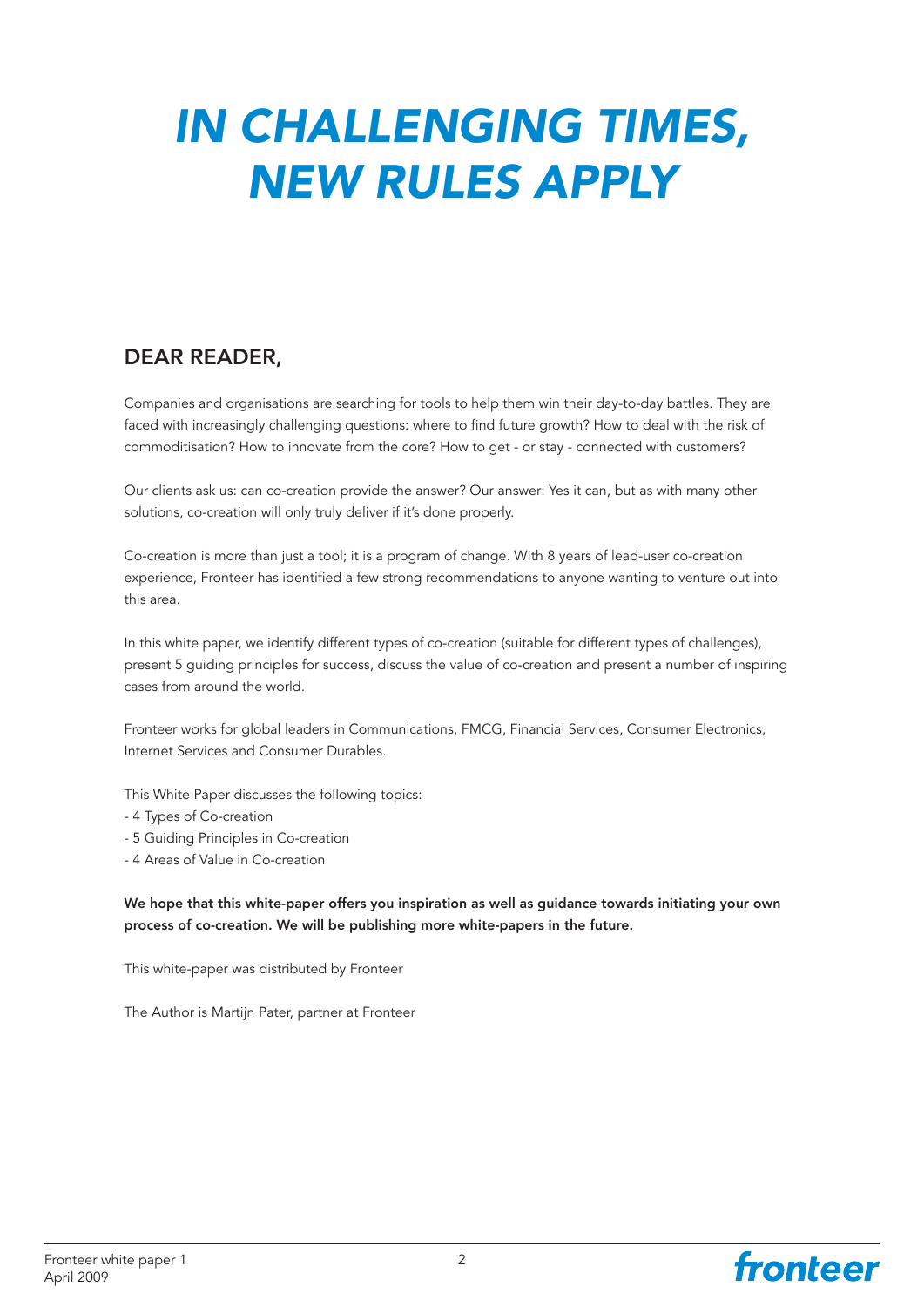### *CO-CREATION WORKS WITH THE 1%*

#### CO-CREATION, SURE. BUT WHAT IS IT?

Co-creation is a 'hot' topic right now - but what is it? We define co-creation as the practice of collaborative product or service development: developers and stakeholders working together.

Co-creation is a form of Open Innovation: ideas are shared, rather than kept to oneself. It is closely connected to and mentioned alongside - two other buzz-words: 'usergenerated content' and 'mass-customisation'.

Some background: over the past decade or so an enormous amount of knowledge has become accessible, changing traditional business processes and the way companies innovate. Also, educated consumers want more involvement with the products they buy. On top of that, the '1% Rule' is now emerging: it is found that 1% of people in any community generate the majority of the creative output in that group.

Many co-creation initiatives have been launched to deal with this changing world and some have been successful for some time, but for most companies, co-creation is pretty new.

Opening-up can be scary: most companies hesitate to share ideas and strategies with people that are not on their pay-roll. Quite a natural reaction, but in the end it's the results that count: new products, new profit pools, new ways of thinking, new energy.

Unfortunately though, co-creation is not a silver bullet. There is simply no such thing as an air-tight innovation process: there's no guarantee that ideas will succeed. Chances are very small you'll get a 1 Billion Dollar Idea in one day (a start perhaps...).

What you will always get out of it though, are great meetings of minds, fresh perspectives on business and



inspiring ideas that will guide you in the right direction. So why not:

- Tackle your toughest strategic challenges
- Get a fresh perspective on your business
- Get in touch with key trends and business drivers
- Unlock the world outside and bring it inside
- Cross-pollinate with other industries
- Connect and bond with partners, customers, consumers
- Identify good stuff out there
- Develop breakthrough new ideas
- Reduce risks; test products while developing them
- Bring excitement to the floor
- Work with the 1% most creative people

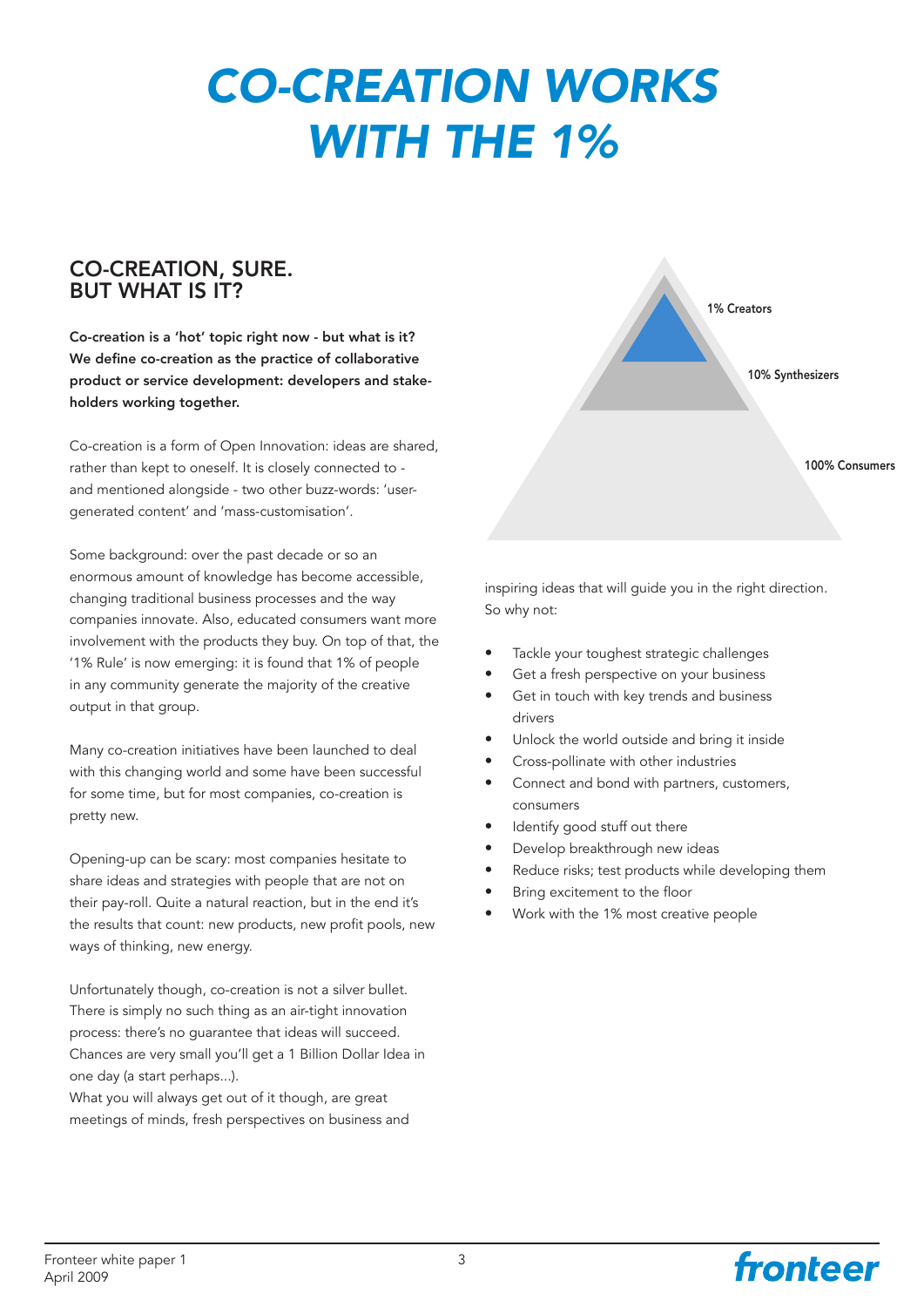### *WHO TAKES PART? WHO OWNS WHAT?*

#### THE FOUR TYPES OF CO-CREATION 1

There are many ways to go about co-creation, and which to choose depends on the challenge and objectives at hand. There is always 1 initiator, i.e. the party that decides to start the initiative.

This can be a company or just a single person. One (or many) contributors will be joining along in the process, but the initiator determines who can join and under what conditions. There are two central dimensions that define types of co-creation:

Openness: Can anyone join in or is there a selection criterion somewhere in the process?

**Ownership:** Is the outcome and challenges owned by just the initiator or by the contributors as well?

These two dimensions lead to the 4 main types of Cocreation: Club of Experts, Crowd of People, Coalition of Parties and Community of Kindred Spirits.

#### WHEN TO USE WHICH?

#### Club of experts

The ''Club of Experts" style of co-creation is best suitable for very specific, time-pressured challenges that demand expertise and breakthrough ideas. Contributors meet certain specific participation criteria and are generally found through an active selection process. Quality of input and chemistry between participants are key to success. 'No-box' thinkers are the ones you want to have in any project.

#### Crowd of People

Also known as "Crowdsourcing", this form is all about the Rule of Big Numbers: anyone can join. For any given challenge, there might be a person 'out there' with a brilliant idea that deserves considering. Using online platforms, people can rate and respond to each other's suggestions. There is often a marketing and seeding component/objective attached to the process. Crowdsourcing 'unleashes the power of the masses', but often takes longer - and you're not sure that the best people will (want to) contribute.



*Fig. 2: 4 Types of Co-creation*

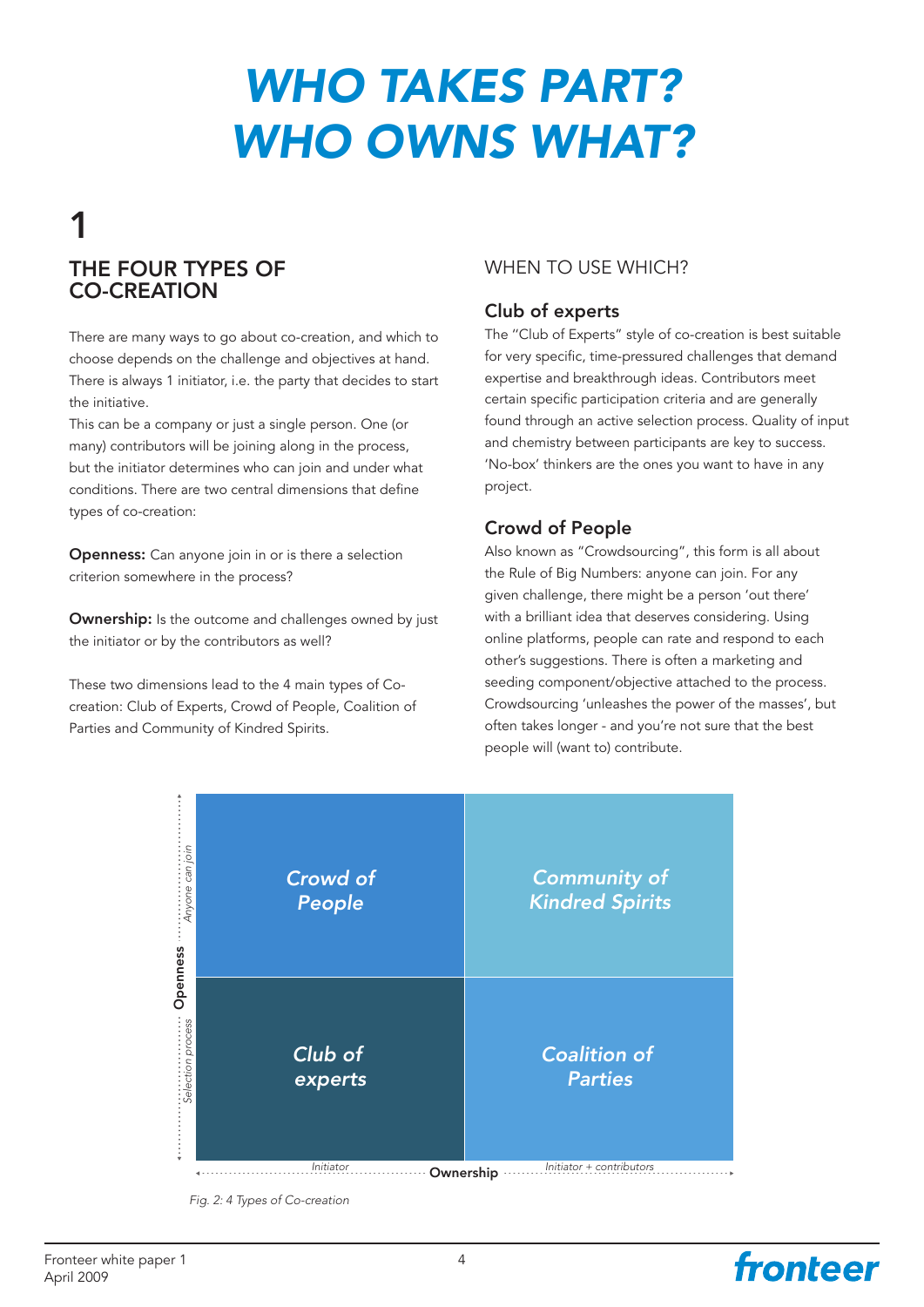#### Coalition of Parties

In certain complex situations, a "Coalition" of parties team up to share ideas and investments (co-branding is also an example of Coalition-style co-creation). Each of the parties brings a specific asset or skill to the party. Technical breakthroughs and the realisation of standards often happen only when multiple parties collaborate - especially important when capital expenditures are high. Key success factors include sharing knowledge and creating a common competitive advantage.

#### Community of kindred spirits

The "Community" form is most relevant when developing something for the greater good. Groups of people with similar interests and goals can come together and create. This model - so far - works mostly in software development and leverages the potential force of a large group of people with complementary areas of expertise.

We discuss four example cases; one for each type of cocreation. These example cases are discussed hereafter and illustrated in fig. 3.

Nokia: Nokia organises 'lead user' and 'expert' co-creation sessions to develop visionary new products and services. We at Fronteer are a partner of Nokia in these projects, where bold new steps have been designed.

Threadless: Threadless is a successful online t-shirt platform where contributors can send in and rate t-shirt designs. Profits on sold items are shared with the designer in question. Not bad: a full 30% profit margin selling t-shirts with no R&D cost, low investments (no stock or debtors) and hardly any employees.

Heineken: Heineken has successfully launched a home draft system called the 'Beertender' in co-operation with Krups. A development period of 10 years resulted in the first true packaging innovation in beer in a long time. Also, Heineken has worked with outsiders to develop for example its aluminium bottle range.

Linux: The Linux open source operating system software was developed by users and for users. The software code is free to use and owned by nobody. It started with one simple e-mail with a request for help.



*Fig. 3: Example cases of the 4 Types of Co-creation*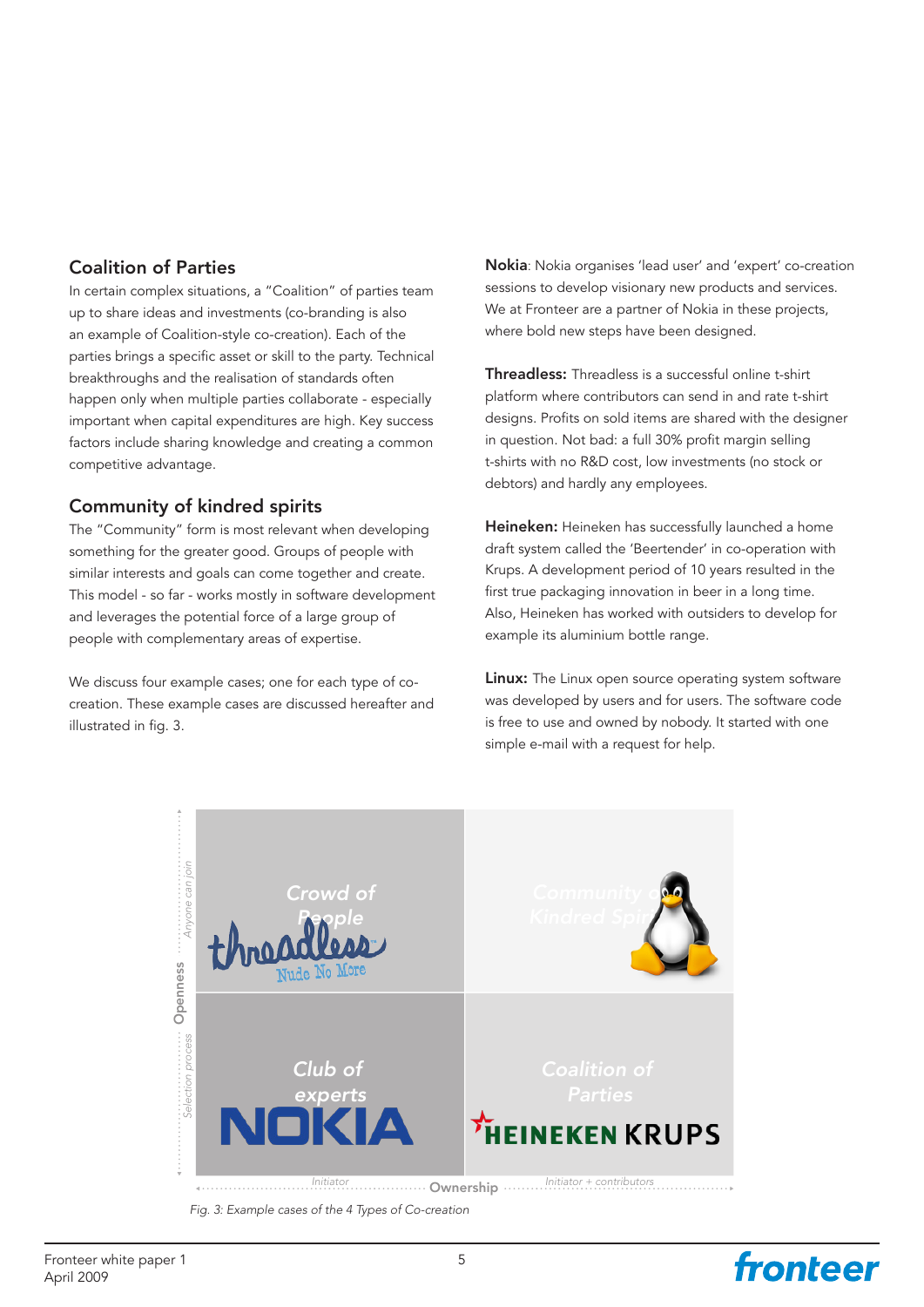### *CO-CREATION IS ABOUT MOTIVATING PEOPLE*

### $\overline{\mathbf{2}}$

#### THE 5 GUIDING PRINCIPLES IN CO-CREATION

In co-creation, there's a fine line between 'doing it right' and 'just not cracking it at all'. We've noticed that successful co-creation initiatives tend to have a number of characteristics in common. We've analysed and clustered them into the following "5 Guiding Principles in Cocreation":

#### 1. INSPIRE PARTICIPATION

- Trigger people to join your challenge: open up and show what's in it for them.

People tend to be more involved than you might think, and most want to contribute! People care about the products, brands and companies around them, but there needs to be a 'trigger' for them to actually participate in collaborative development with you.

To start with, the nature of the challenge should be interesting or challenging in some way. There could be direct personal benefits as well (e.g. when a product is being improved, or a monetary incentive involved). But most importantly. inspire people by (a) showing who you are, (b) explaining why you need their help and (c) what will be done with the results. Then give access to anyone who might be beneficial to the process and create a level playing field where all opinions are treated equally professionals, consumers and other stake-holders. Initiators and contributors to a project should have a common goal and should all stand to benefit from it: we call this the principle of Mutuality.

Understanding why people participate is only one thing though, creating the right atmosphere to achieve results is another. It is essential to offer an open and transparent environment where people feel welcome to contribute to your challenges - almost a place where they feel they belong.



*Fig. 4: 5 Guiding principles in Co-creation*

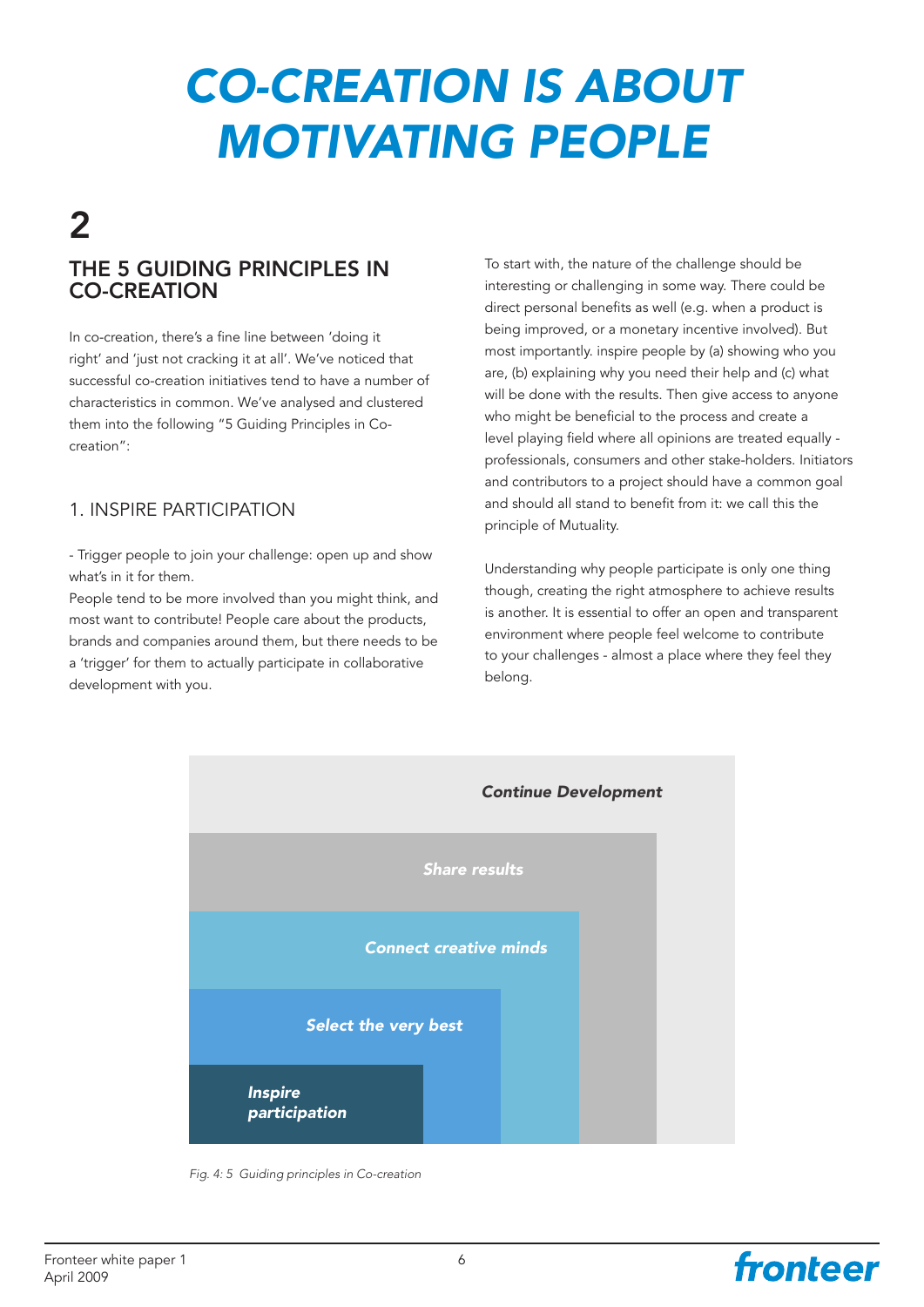

Example: Alessi has been inspiring designers for many years to contribute to the Alessi brand, in return for exposure and shared gains. Alessi has a long-standing history of working with designers. Next to working with acclaimed ones (e.g. Philippe Starck) it also invites groups (200+) of pre-selected designers to be working with them on the next generation products.

#### 2. SELECT THE VERY BEST

- You need the best ideas and the best people to deal with today's complex issues.

As in evolution, the selection process is crucial. In crowdsourcing you want the best ideas to surface & survive: screening is key - especially when large numbers of ideas are generated. For any online idea generation initiative, the big challenge is filtering and finding breakthrough ideas that bring new value to the company. Both the online community (rating, commenting) and the moderators play a crucial role there. In the end it is a competition for the best ideas. In lead user or expert co-creation the best people possible should participate - the whole point is to involve individuals whose backgrounds and experience somehow connect to the challenge at hand. How do you tap into the knowledge that already exists out there? How do you find lead users that pre-empt mainstream demand? How do you decide who belongs to the 1% you want as participants? Who has the merit, adds the value? Finding those great individuals can either be done by posting challenges online or through good-old detective work. What makes them special? Thought leadership, proven track record and expertise, creative and constructive thinking, peer recognition, communicative and connecting qualities - it all adds up to being someone who is really good in what he or she does.

And to conclude: team chemistry is essential and diversity is key, so a well-balanced mix of gender, nationalities, professions and interests produces the best results when brining those great minds together.



**Example:** Innocentive is a platform where scientists and other experts are gathered to solve tough scientific challenges. It was originally set up by Eli Lilly but now serves as a meeting space for almost 20 other companies as well. The track record is impressive: 30% of all problems posed are solved by the 100.000 or so scientists who signed up to be part of it. The platform is an open invitation to anyone who beliefs he can tackle problems others can't.

#### 3. CONNECT CREATIVE MINDS

- Enable bright people to work together and find that 'spark'.

Co-creation only works when the 'co' is very well executed and you capitalise on the talent that is gathered. Bringing people together is one thing, making sure people make the most of it is something completely different. Synchronicity (all participants resonating at the same wavelength) within a structured, constructive dialogue is what you need. As an initiator, you should listen, be receptive and be interested. Your task is to unlock the potential in a group of contributors and look for moments of revelation. You have to take people seriously and allow for criticism. Bridging the gap between the initiator and contributors is a fickle process: how does the interaction take place? In online environments excellent moderation and communication are key. When people meet face to face, the holy grail is to establish common ground and build

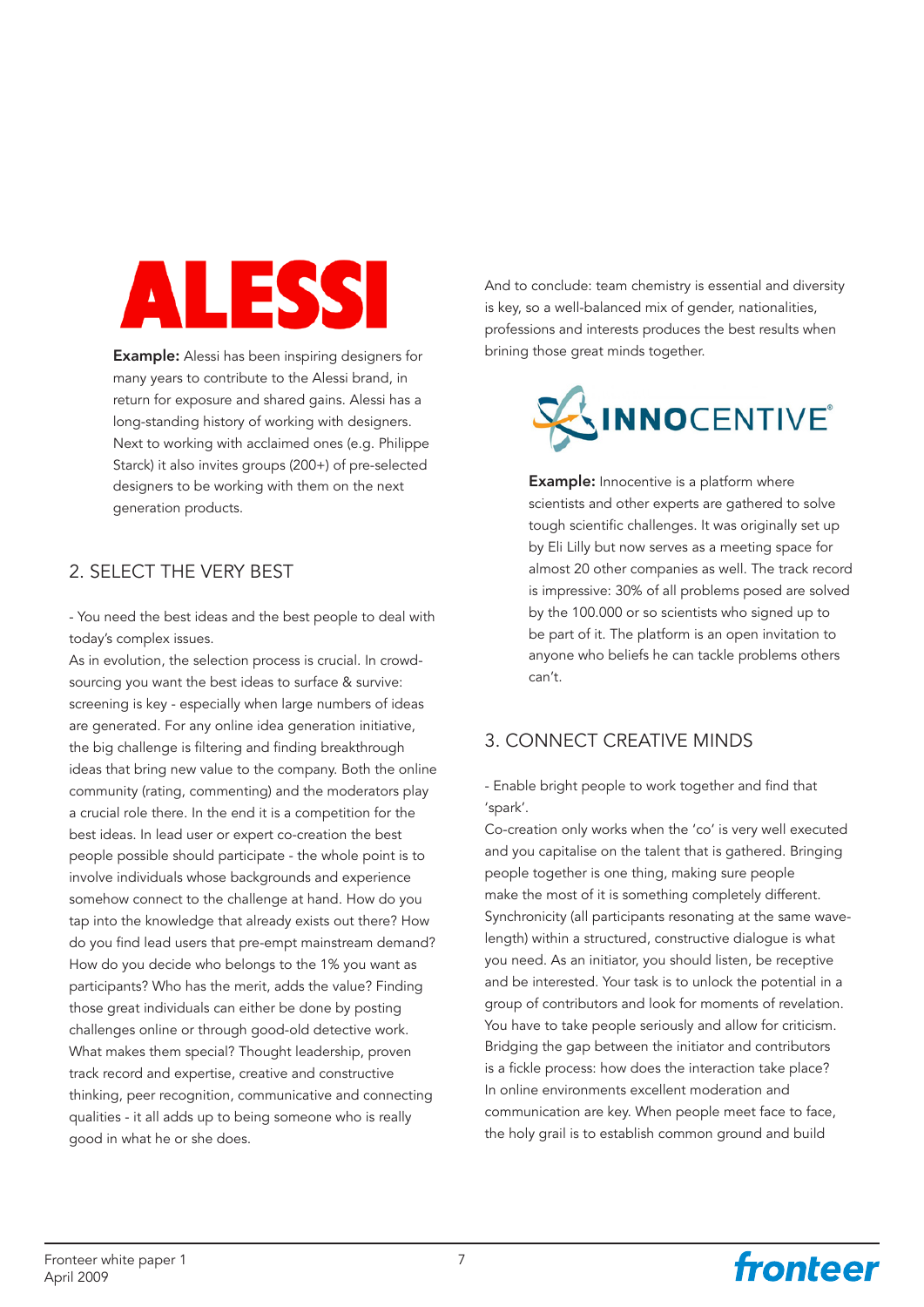a sense of equal participation. Be sure to drop the 'Us vs. Them' approach we know from traditional research holding back information, covert research attempts and hidden agendas are forbidden.

One of our mantras - true for any creative process- is 'stand on each others shoulders -not on each other toes'. In cocreation it means sharing information, ideas, experiences, dreams, strategies, successes and failures in order to learn from each other. A physical meeting is very well suited to create such an atmosphere and conducive energy level. Co-creation needs the best environment to create, share, respond to and improve on ideas. This ranges from online toolboxes to off- line visualisers and great moderation in a brainstorming session. Clear rules and guidelines are needed in this process.



Example: In 2004, Lego decided to do things differently and developed a new generation Mindstorms products together with lead users, rather than doing it just by themselves. These lead users are in 2009 still part of the (exclusive) Mindstorms Developer Program. In all those years the lead users have had intensive interactions with Lego developers and gained status in the Lego community. They have helped Lego improving their product ranges far beyond Lego's wildest dreams.

#### 4. SHARE RESULTS

- 'Giving back' is crucial - as well as 'how' you do it. Co-creation can create value to the initiator in many shapes and forms: products can be added to a roadmap, new ventures can be started, a technical problem can be solved, teams invigorated, insights fine-tuned and applied, etc. But there should always be something 'in it' for the contributors too.

This compensation can be monetary, but more often,

something less tangible can be considered a greater reward - in any case, it should be clear and fair. For example being recognised as a key contributor (status) or being invited to join more initiatives (recognition) are other ways to share or reward valuable contribution. Many co-creation initiatives forget even the most basic step: keeping participants informed of progress and developments. Ignoring contributors' legitimate wishes in this way will eventually damage your ability to attract top participants or partners- as well as meaning you miss out on valuable input further down the process. Ultimately, sharing intellectual property would be a next step in cocreation: co-ownership.



**Example:** The Apple iPhone App store is a platform for the Apple iPhone on which 3rd parties can develop user applications and set their own price. The profits are shared, 70% is for the developer, 30% for Apple. 1 billion downloads so far, and counting.

#### 5. CONTINUE DEVELOPMENT

- Co-creation only delivers when it is a longer-term engagement, preferably part of a structured process that involves parties in- and outside your company. This is the hard part. What comes out of co-creation can be anywhere between 20-80% in terms of completeness. The idea is usually a rough diamond and needs serious cutting and polishing work to complete. This can be a long process.

The co-creation output will become part of the company's innovation process with all its key measures. It will go through the standard funnel steps, but with one difference: the link is made with the outside world. This link should be leveraged in all steps of the process, e.g., use contributors

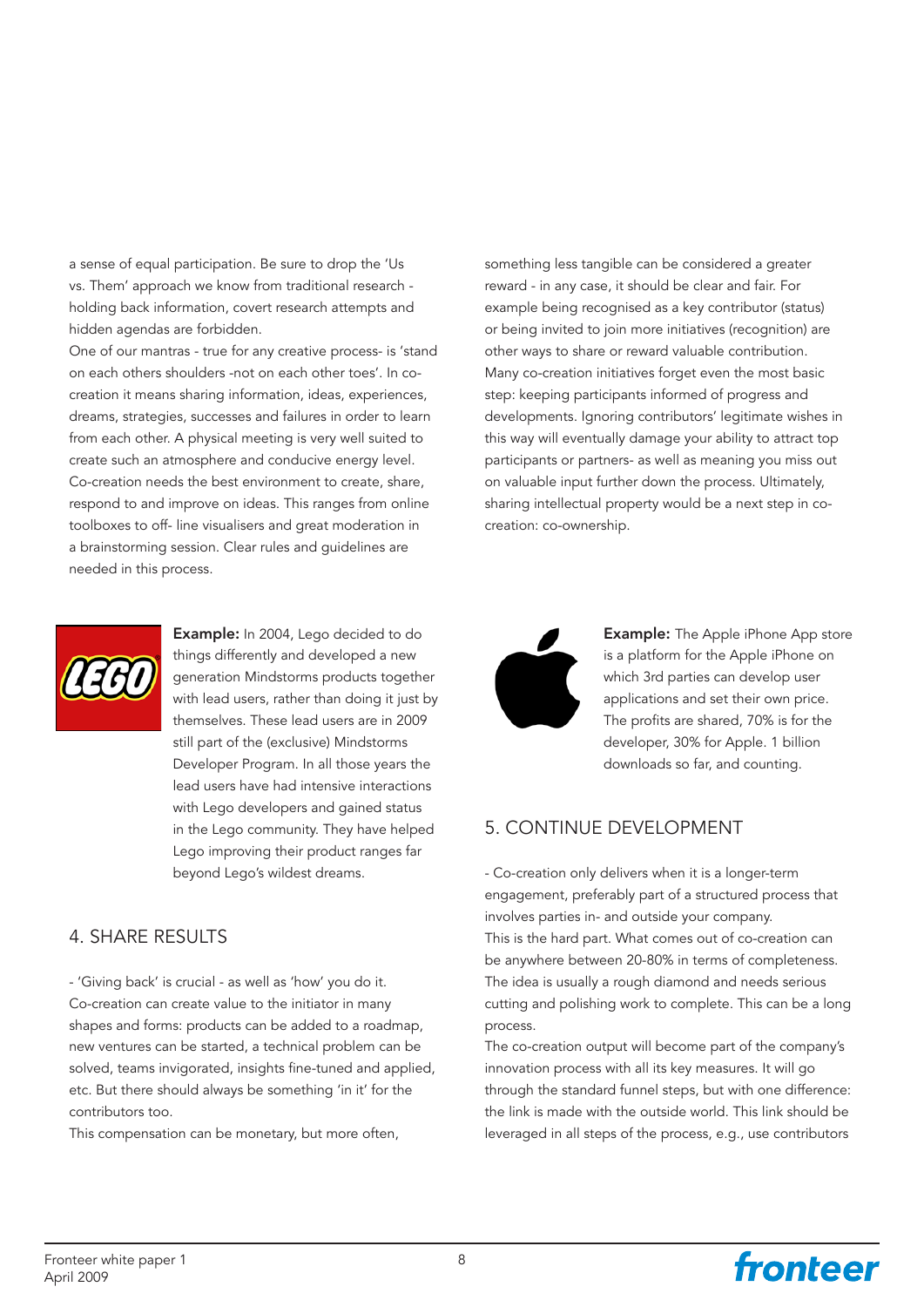and their specific knowledge to get constant feedback. Internally, sponsors and connectors should drive the implementation forward and tackle the 'not invented here' syndrome if it rears its ugly head. One should learn from co-creation in the meantime and continuously adapt the process for the next time, thus forming a learning cycle. From a contributors point of view, when you have created something, you want to see what happens to it. Open innovation involves an implicit promise to keep people in the loop. It's a way of showing the respect you have for the time and effort they put into it: open communication and frequent status updates are very well received by anyone who has participated.



Example: P&G started a company-wide initiative in 2002 called Connect & Develop: it invites people and companies from outside P&G to innovate with them: P&G offering the scale and expertise, outsiders offering great ideas. "Proudly Developed Elsewhere" is one of their new claims. For Procter & Gamble for example it has become the way of working. People are encouraged to look beyond the traditional roles and responsibilities. For example, marketing agencies are involved in new product development early on, in other categories inspiration is found for pricing strategies and with suppliers new breakthrough developments are found. This lies far beyond the direct measurable results of one co- creation initiative but probably bring more value to a company and its customers in the end.

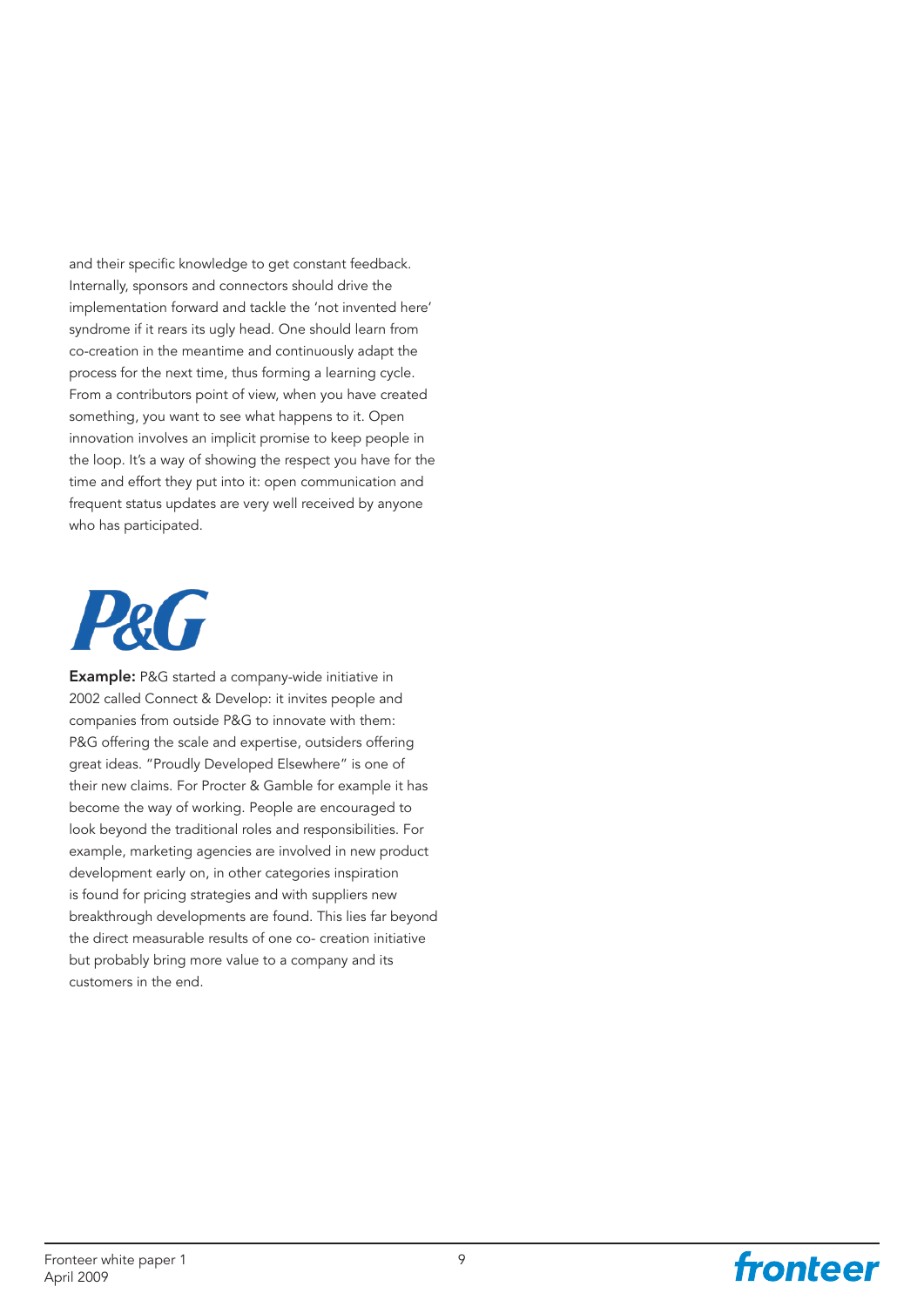## *"CO-CREATION IS A CULTURE CHANGE"*

#### 4 AREAS OF VALUE IN CO-CREATION 3

The process of co-creation is a relatively new area of expertise, so we are often asked: "What are some concrete examples of return on investments in co-creation?" Value is created in four areas:

#### DIRECT RESULTS

The starting point of any co-creation project is often the need to come up with new products and services. The direct result of a co-creation project, then, is the economic value generated by these new introductions.



**Example:** An example from our own practice. eBay in The Netherlands (Marktplaats) did a co-creation project involving 'Large volume sellers'. One of the products developed in the project was a new feature that allowed people to put an ad for their product into an 'other category'. This relatively simple product (turning something 'not allowed' into a 'valuable service') has so far generated revenues 10 times the investment that went into it.

#### DIRECT SPINOFFS

Some results cannot be measured in terms of profit, but create enormous value. Next to the direct results - the ones that correspond with the project goals that have been set - unexpected effects will take place. E.g., contacts made during a lead user co- creation project can be of value long after the session is over, sometimes even can lead to new collaborations. Also, participants can become brand ambassadors and the starting point of word-of- mouth marketing. Co-creation can trigger a lot of other things that one would not have imagined - or dreamt of.



*Fig. 5: 4 Areas of value in Co-creation*

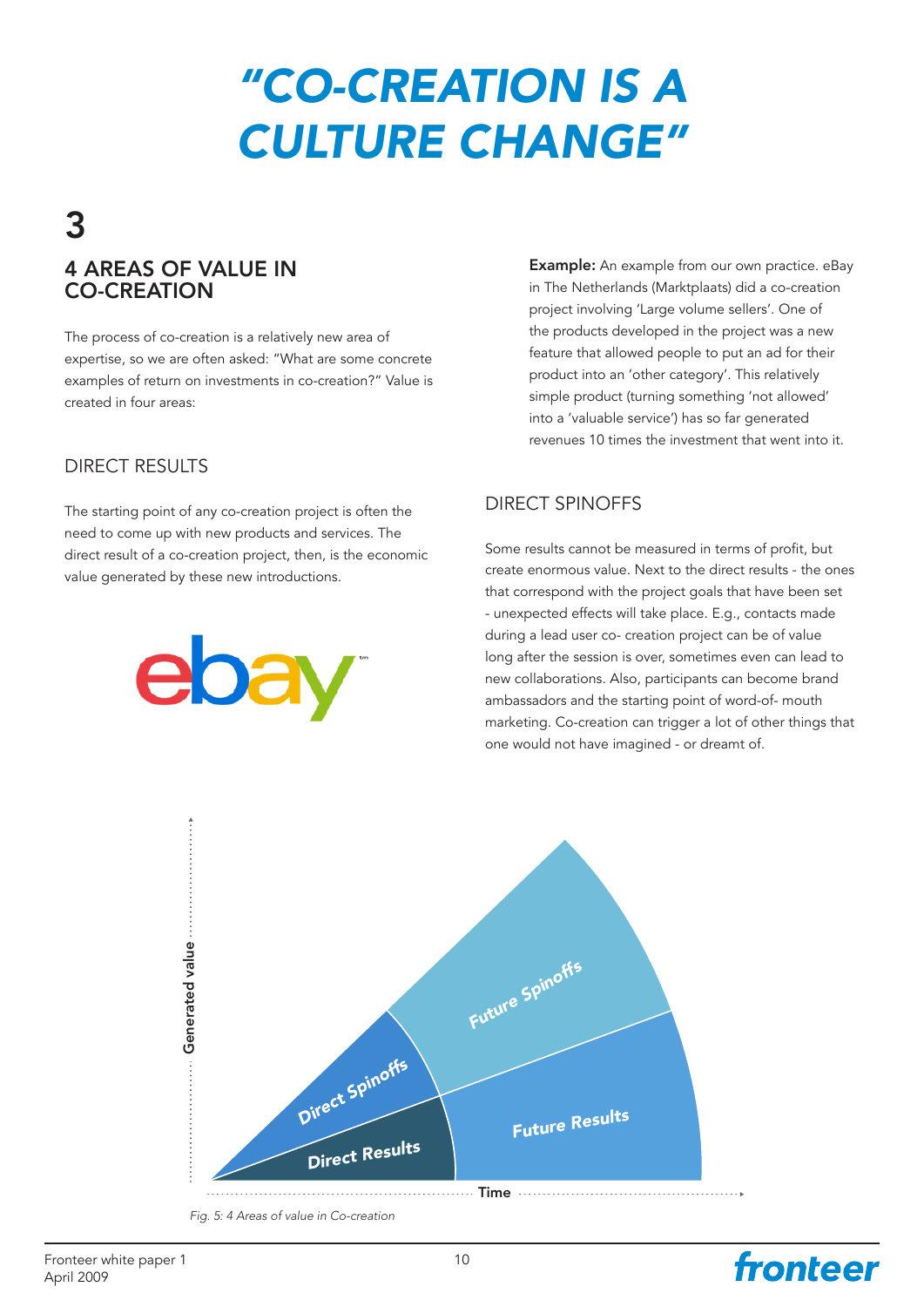

**Example:** Amazon started out aiming to be the largest bookstore on the internet. By being highly customer-centric `from the start - more than anyone else - and letting readers create the content around the books, Amazon has become the largest book review site. On top of that, a small percentage of readers even have become semi-professional critics. The value of the reviews is hard to express in profit (you don't earn money through it) but they are seen by Amazon as a corner stone to its success.

#### FUTURE RESULTS

A successful new product introduction will be followedup by new extensions or inspire others to introduce new products. It can generate a snowball effect within a category. It can create a new family of products. In cocreation the initiator can keep the contributors close in the entire process, all the way into the future, or choose to change partners. Nike for example has changed partners in their running and technology project, switching from Philips to Apple. The latter was seen as having a better fit with the brand and experience Nike wanted to deliver.

> Example: The Senseo coffee machine collaboration by Philips and Sara Lee has created a revolution in the coffee category: easy individual home use of coffee. Since its launch in 2001, 25 million Senseo coffee makers have been sold worldwide. It has also resulted in pads being the main coffee packaging on shelf in some countries and it has also smoothened the path for Nespresso as the more premium system. Philips is now venturing out into adding more features (fresh milk) and Sara Lee adds tea and other drinks to its pads portfolio.



#### FUTURE SPINOFFS

Co-creation is a starting point of a process, which can have far- reaching effects. Most of these you can predict as they are direct and obvious. However, some future spin-off effects are not so cut and dried. Who can predict what the side-effects will be of certain actions? These are often hard to oversee, but what we can say is that action taken now will have an effect sometime in the future.

> **Example:** The invention of the internet and its exponential growth has had direct results in terms of content sharing and consumption. A spinoff of this change was the way we experience music. The rituals around buying CDs and LPs, the design of cover art, music radio, etc. have changed dramatically. The fall of traditional business models in music was a logical result of all this. An future spinoff that was harder to predict was the rise of the live performance of musicians. Today it has become - once again - very important for pop-stars to have a show on stage that attracts crowds and generates enough revenues.